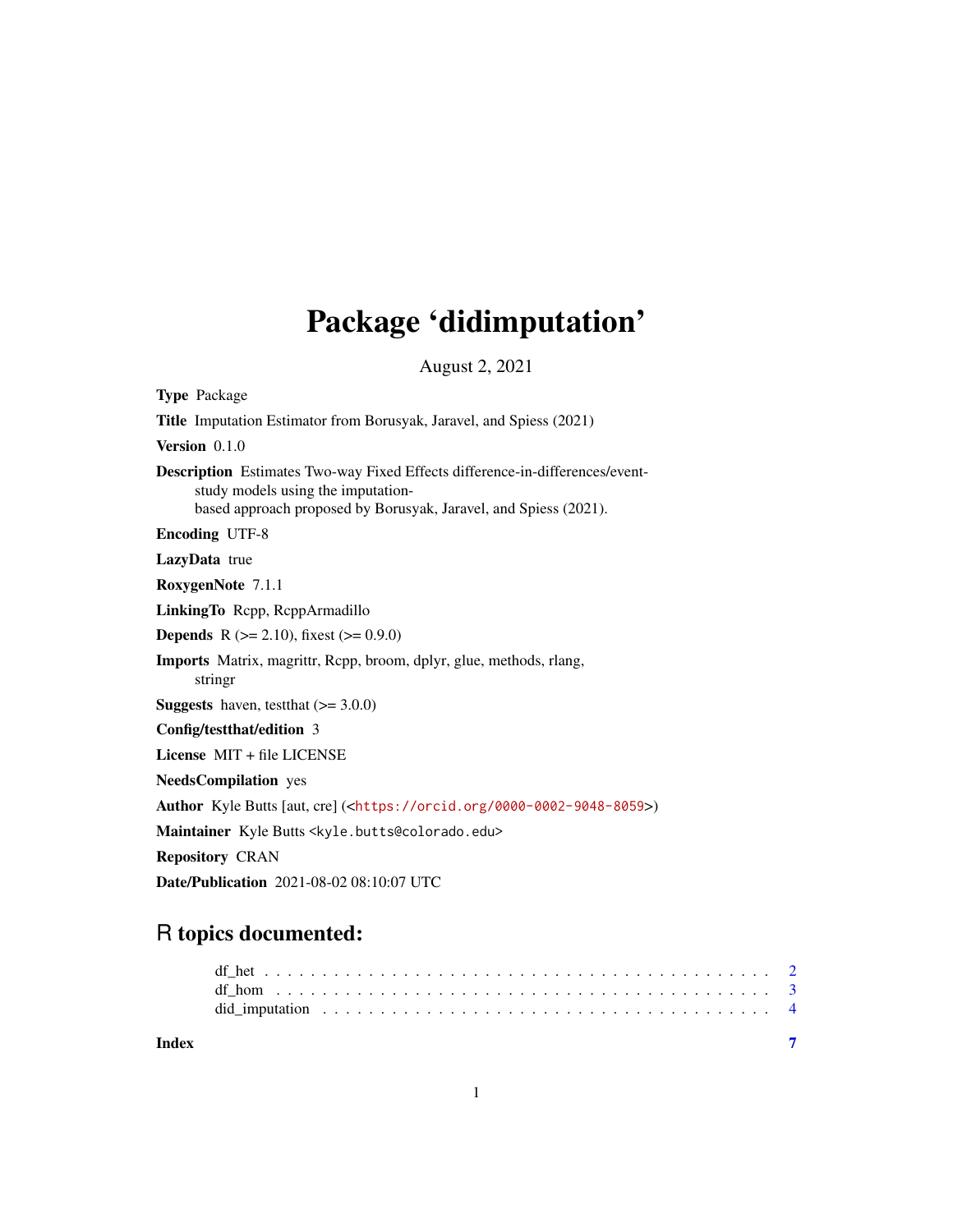<span id="page-1-0"></span>

| Simulated data with two treatment groups and heterogenous effects     |
|-----------------------------------------------------------------------|
| <i>Generated using the following call:</i> $did2s$ : gen_data(panel = |
| c(1990, 2020), g1 = 2000, g2 = 2010, g3 = 0, te1 = 2, te2 = 1,        |
| $te3 = 0$ , $te_{m1} = 0.05$ , $te_{m2} = 0.15$ , $te_{m3} = 0$ )     |
|                                                                       |

## Description

Simulated data with two treatment groups and heterogenous effects

Generated using the following call:  $\text{did2s::gen_data(panel = c(1990, 2020), g1 = 2000, g2 =}$  $2010, g3 = 0$ , te1 = 2, te2 = 1, te3 = 0, te\_m1 = 0.05, te\_m2 = 0.15, te\_m3 = 0)

#### Usage

df\_het

# Format

A data frame with 31000 rows and 15 variables:

unit individual in panel data

year time in panel data

g the year that treatment starts

dep\_var outcome variable

treat T/F variable for when treatment is on

rel\_year year relative to treatment start. Inf = never treated.

rel\_year\_binned year relative to treatment start, but <=-6 and >=6 are binned.

unit\_fe Unit FE

year\_fe Year FE

error Random error component

te Static treatment effect = te

te\_dynamic Dynamic treatmet effect = te\_m

state State that unit is in

group String name for group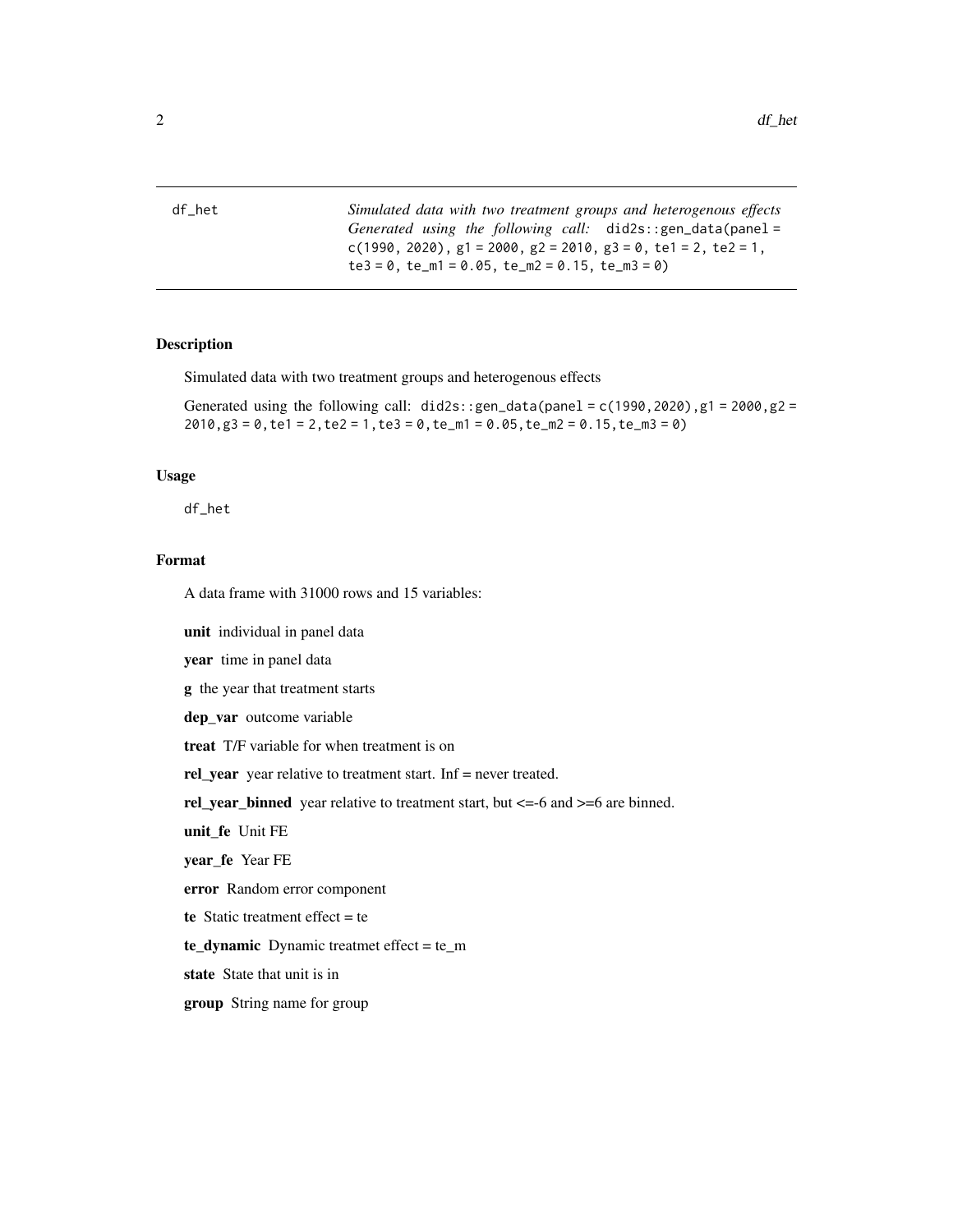<span id="page-2-0"></span>

| df hom | Simulated data with two treatment groups and homogenous effects       |
|--------|-----------------------------------------------------------------------|
|        | <i>Generated using the following call:</i> $did2s$ : gen_data(panel = |
|        | c(1990, 2020), g1 = 2000, g2 = 2010, g3 = 0, te1 = 2, te2 = 2,        |
|        | $te3 = 0$ , $te_m1 = 0$ , $te_m2 = 0$ , $te_m3 = 0$ )                 |

#### Description

Simulated data with two treatment groups and homogenous effects

Generated using the following call: did2s::gen\_data(panel =  $c(1990,2020)$ ,g1 = 2000,g2 =  $2010, g3 = 0$ , te1 = 2, te2 = 2, te3 = 0, te\_m1 = 0, te\_m2 = 0, te\_m3 = 0)

## Usage

df\_hom

# Format

A data frame with 31000 rows and 15 variables:

unit individual in panel data

year time in panel data

g the year that treatment starts

dep\_var outcome variable

treat T/F variable for when treatment is on

rel\_year year relative to treatment start. Inf = never treated.

rel\_year\_binned year relative to treatment start, but <=-6 and >=6 are binned.

unit\_fe Unit FE

year\_fe Year FE

error Random error component

te Static treatment effect = te

te\_dynamic Dynamic treatmet effect = te\_m

group String name for group

state State that unit is in

weight Weight from runif()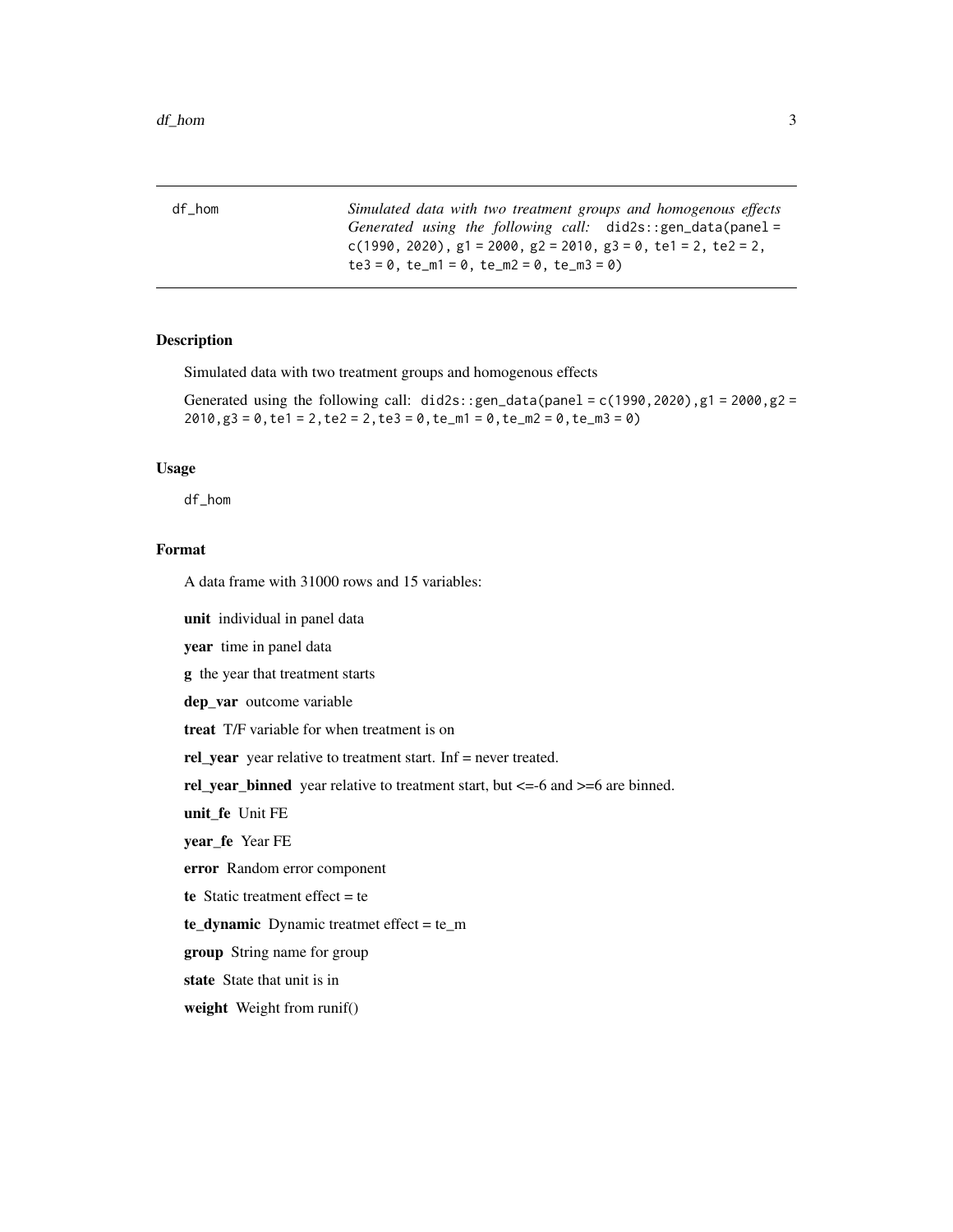# Description

Treatment effect estimation and pre-trend testing in staggered adoption diff-in-diff designs with an imputation approach of Borusyak, Jaravel, and Spiess (2021)

# Usage

```
did_imputation(
  data,
  yname,
  gname,
  tname,
  idname,
  first_stage = NULL,
  weights = NULL,
  wtr = NULL,horizon = NULL,
  pretrends = NULL
\mathcal{L}
```
# Arguments

| data        | A data.frame                                                                                                                                                                                                                                                                                                                                                                                               |
|-------------|------------------------------------------------------------------------------------------------------------------------------------------------------------------------------------------------------------------------------------------------------------------------------------------------------------------------------------------------------------------------------------------------------------|
| yname       | String. Variable name for outcome.                                                                                                                                                                                                                                                                                                                                                                         |
| gname       | String. Variable name for unit-specific date of treatment (never-treated should<br>be zero or NA)                                                                                                                                                                                                                                                                                                          |
| tname       | String. Variable name for calendar period                                                                                                                                                                                                                                                                                                                                                                  |
| idname      | String. Variable name for unique unit id.                                                                                                                                                                                                                                                                                                                                                                  |
| first_stage | Formula for Y(0). Formula following fixest::feols. Fixed effects specified<br>after " ". If not specified, then just unit and time fixed effects will be used.                                                                                                                                                                                                                                             |
| weights     | String. Variable name for estimation weights of observations. This is used in<br>estimating $Y(0)$ and also augments treatment effect weights.                                                                                                                                                                                                                                                             |
| wtr         | Character vector of treatment weight names (see horizon for standard static and<br>event-study weights)                                                                                                                                                                                                                                                                                                    |
| horizon     | Integer vector of event_time or TRUE. This only applies if wtr is left as NULL.<br>if specified, weighted averages/sums of treatment effects will be reported for<br>each of these horizons separately (i.e. tau0 for the treatment period, tau1 for one<br>period after treatment, etc.). If TRUE, all horizons are used. If wtr and horizon<br>are null, then the static treatment effect is calculated. |
| pretrends   | Integer vector or TRUE. Which pretrends to estimate. If TRUE, all pretrends are<br>used.                                                                                                                                                                                                                                                                                                                   |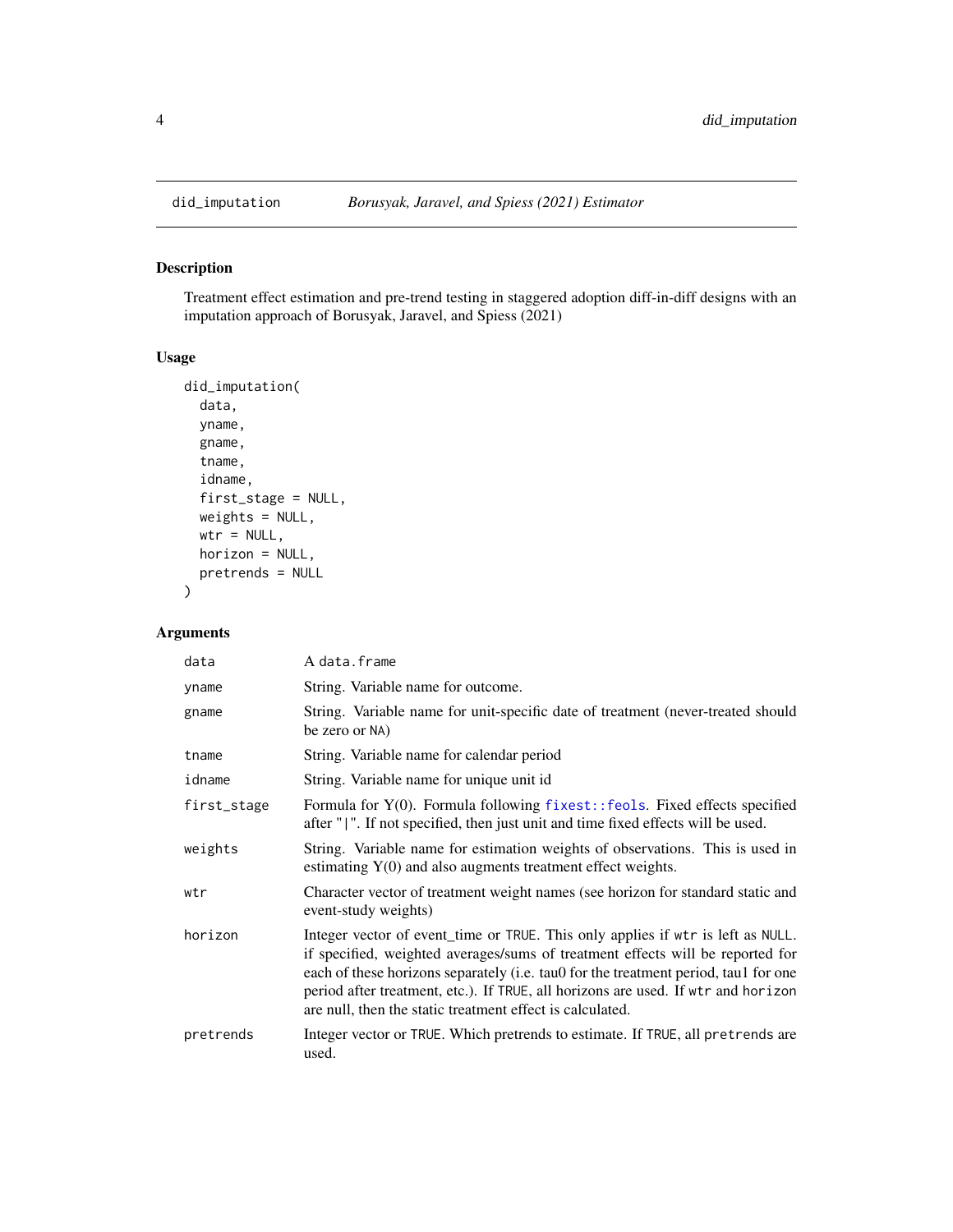#### Details

The imputation-based estimator is a method of calculating treatment effects in a difference-indifferences framework. The method estimates a model for Y(0) using untreated/not-yet-treated observations and predicts  $Y(0)$  for the treated observations hat $(Y_i(t(0))$ . The difference between treated and predicted untreated outcomes  $Y_i$  it(1) - hat( $Y_i$  it(0)) serves as an estimate for the treatment effect for unit i in period t. These are then averaged to form average treatment effects for groups of it.

#### Value

A data.frame containing treatment effect term, estimate, standard error and confidence interval. This is in tidy format.

### Examples

Load example dataset which has two treatment groups and homogeneous treatment effects

# Load Example Dataset data("df\_hom", package="did2s")

### Static TWFE:

You can run a static TWFE fixed effect model for a simple treatment indicator

```
did_imputation(data = df_hom, yname = "dep_var", gname = "g",
             tname = "year", idname = "unit")
#> # A tibble: 1 × 5
#> term estimate std.error conf.low conf.high
#> <chr> <dbl> <dbl> <dbl> <dbl>
#> 1 treat 2.02 0.0324 1.96 2.09
```
#### Event Study:

Or you can use relative-treatment indicators to estimate an event study estimate

```
did_imputation(data = df_hom, yname = "dep_var", gname = "g",
          tname = "year", idname = "unit", horizon=TRUE)
#> # A tibble: 21 × 5
#> term estimate std.error conf.low conf.high
#> <chr> <dbl> <dbl> <dbl> <dbl>
#> 1 0 2.12 0.0737 1.97 2.26
#> 2 1 1.86 0.0841 1.69 2.02
#> 3 2 1.99 0.0810 1.83 2.15
#> 4 3 2.00 0.0855 1.84 2.17
#> 5 4 1.95 0.0856 1.78 2.12
#> 6 5 2.04 0.0835 1.87 2.20
#> 7 6 2.03 0.0807 1.87 2.19
#> 8 7 2.03 0.0865 1.86 2.19
#> 9 8 1.98 0.0826 1.81 2.14
#> 10 9 2.12 0.0842 1.96 2.29
#> # . . . with 11 more rows
```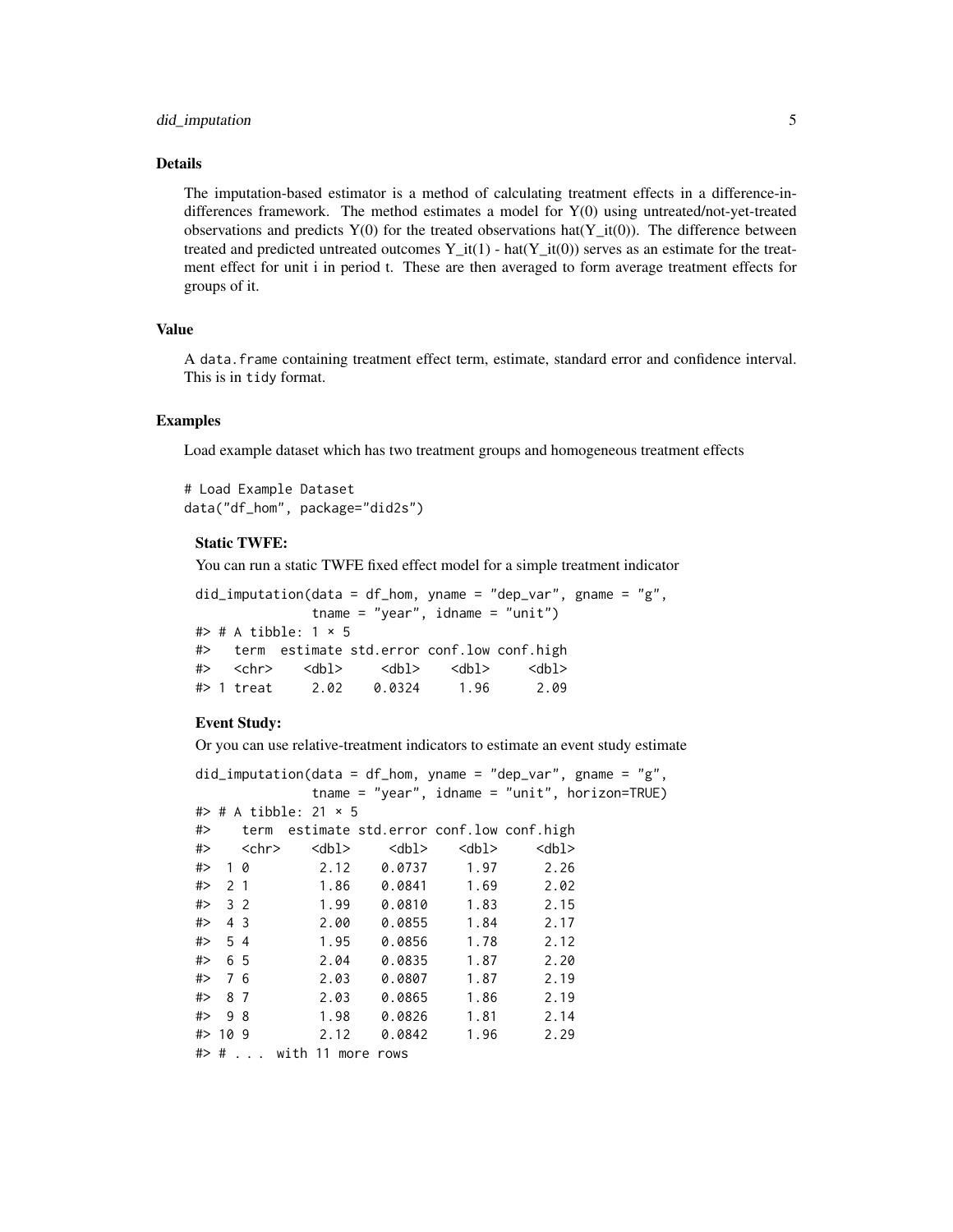# Example from Cheng and Hoekstra (2013):

Here's an example using data from Cheng and Hoekstra (2013)

# Castle Data castle <- haven::read\_dta("https://github.com/scunning1975/mixtape/raw/master/castle.dta") did\_imputation(data = castle, yname = "l\_homicide", gname = "effyear", first\_stage =  $\sim$  0 | sid + year, tname = "year", idname = "sid")  $#$  # A tibble: 1  $\times$  5 #> term estimate std.error conf.low conf.high #> <chr> <dbl> <dbl> <dbl> <dbl> #> 1 treat 0.0798 0.0531 -0.0243 0.184